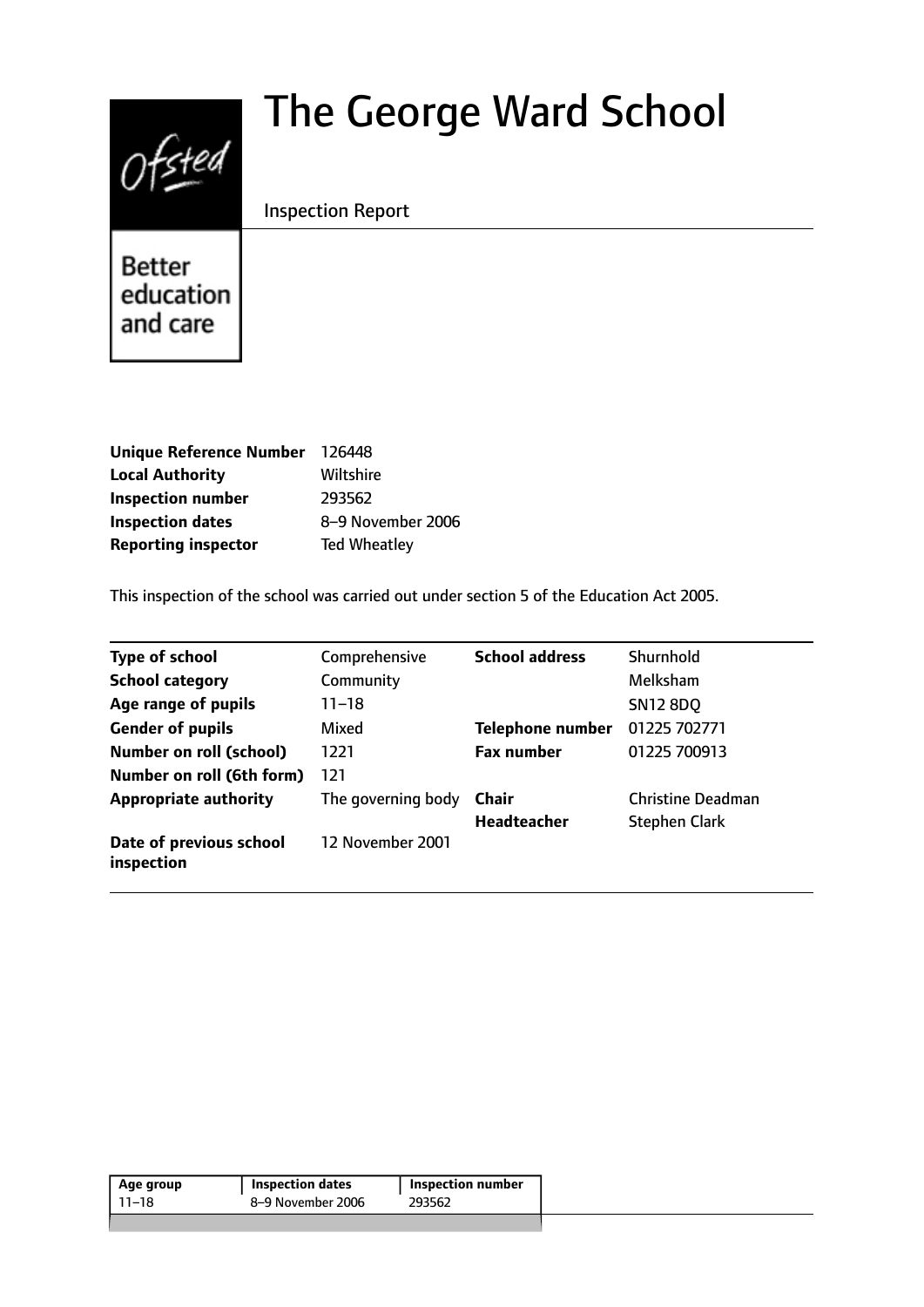© Crown copyright 2006

Website: www.ofsted.gov.uk

This document may be reproduced in whole or in part for non-commercial educational purposes, provided that the information quoted is reproduced without adaptation and the source and date of publication are stated.

Further copies of this report are obtainable from the school. Under the Education Act 2005, the school must provide a copy of this report free of charge to certain categories of people. A charge not exceeding the full cost of reproduction may be made for any other copies supplied.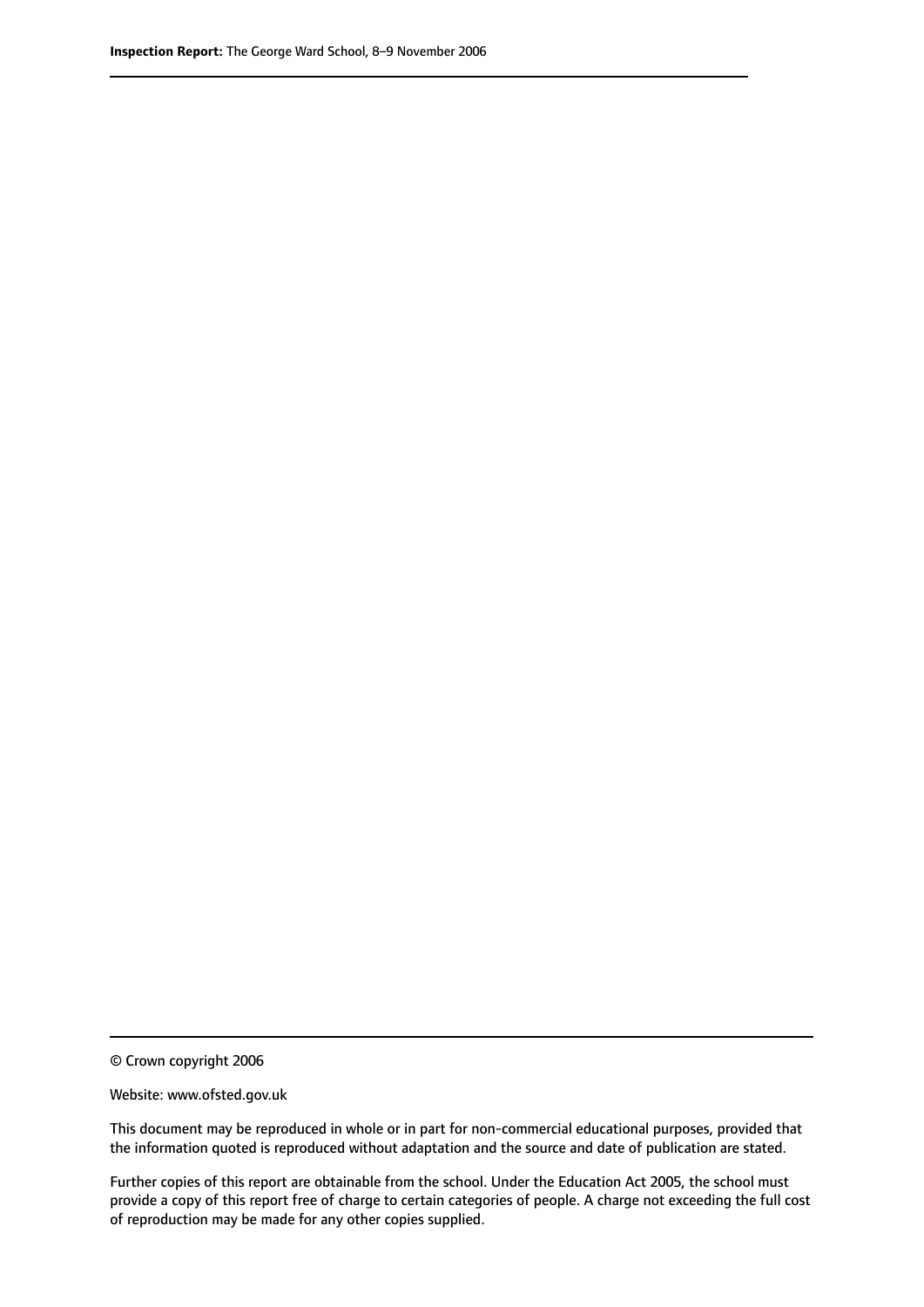## **Introduction**

The inspection was carried out by five Additional Inspectors.

#### **Description of the school**

The school is larger than average and pupils' attainment on entry is below average. The proportion of pupils with learning difficulties and disabilities is above average. Very few pupils come from minority ethnic backgrounds and a small number is in the early stages of learning English language. Pupils come mainly from Melksham but also from the surrounding villages. School numbers have fallen in recent years although the numbers in the sixth form have stayed more or less constant. The school is a specialist technology college. A new headteacher was appointed in June 2006.

#### **Key for inspection grades**

| Grade 1 | Outstanding  |
|---------|--------------|
| Grade 2 | Good         |
| Grade 3 | Satisfactory |
| Grade 4 | Inadequate   |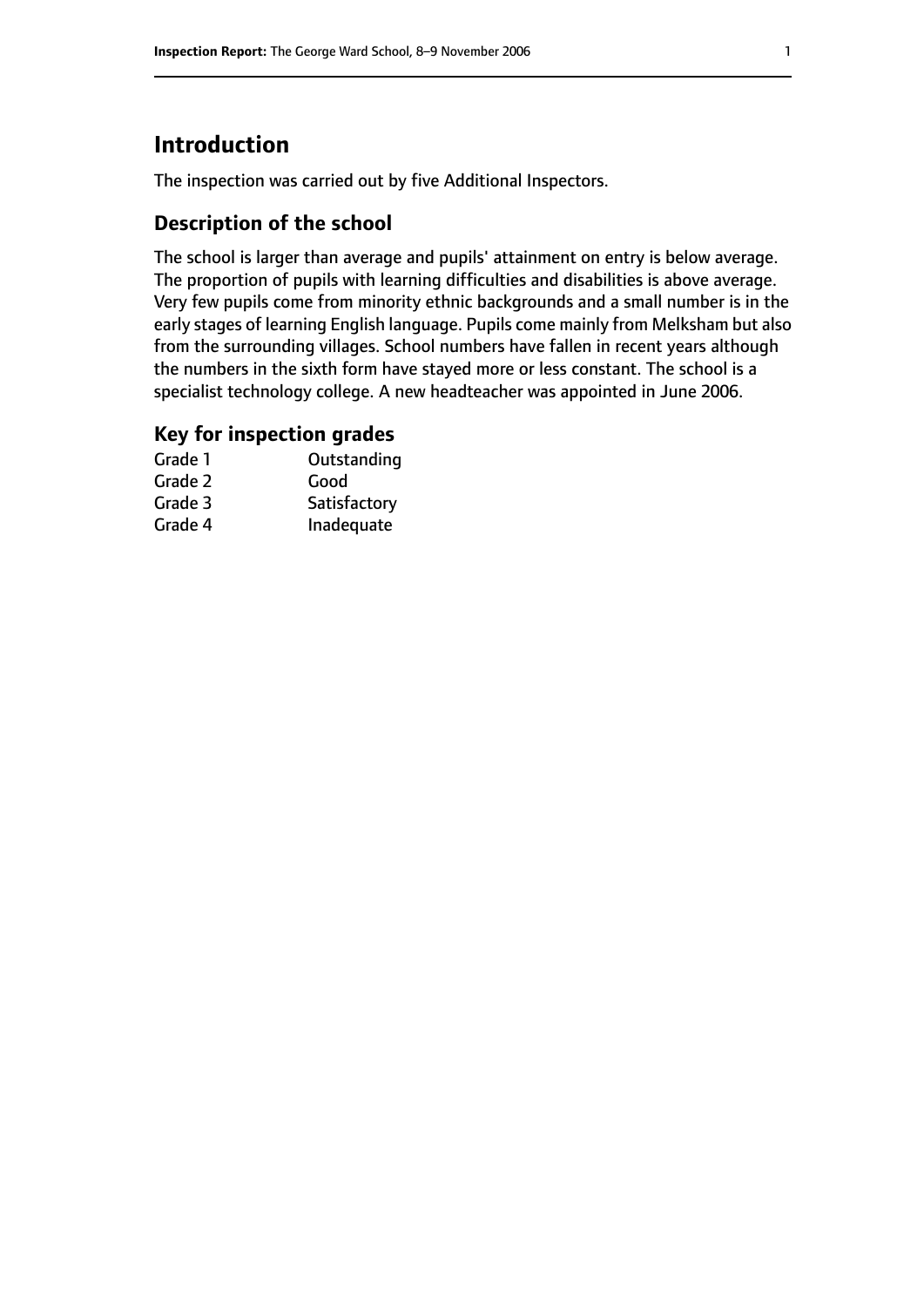#### **Overall effectiveness of the school**

#### **Grade: 3**

The school provides a satisfactory standard of education. Standards are below average but have started to rise. Achievement is satisfactory. The underachievement by significant numbers of pupils, especially in Years 10 and 11, has improved. Leadership and management are satisfactory but are improving under the clear direction from the new headteacher and the new leadership team. This is having a positive impact on how effectively staff work, which in turn is leading to improvements in all aspects of the school's work. There is a high level of commitment by governors and all staff to continuing improvement and raising standards further.

The school has identified its weaknesses accurately and introduced strategies to deal with them. The main focus has been on improving teaching and learning so that pupils become more engaged in their own learning and their attitudes and behaviour improve. The full impact of this work has yet to be seen, but it has started. Pupils' personal development is satisfactory in most respects, but while their behaviour and attitudes have improved, they are not yet what they ought to be for a significant minority. Teaching and learning are satisfactory, although behaviour management strategies are still not consistently applied, so there is still disruption in some lessons that has a bad effect on learning. The curriculum is satisfactory, but, as the school has identified, it does not fully meet the needs of some pupils and this contributes to their poor attitudes and disruptive behaviour. Improvements have been introduced and in Year 10, where there are more vocational courses, pupils' attendance, attitudes and behaviour have particularly improved. The range of extra-curricular activities is good and there is a high level of participation. A renewed focus on the advantages of technology college status has led to better resources and staffing that support the school's drive to improve its curriculum and improve teaching and learning.

Bullying has been a recent concern of pupils and parents, but the school now has secure procedures to deal with this and other issues of pupils' safety. Pupils and parents recognise these improvements. The school pays attention to and acts on pupils' views (for instance to change the rewards system and to improve canteen food). Academic support and guidance are satisfactory but procedures to give pupils accurate information on how well they are making progress and what they need to do to improve are used inconsistently by teachers. The quality of care is also satisfactory.

Although the school's overall effectiveness is satisfactory, its performance in one aspect is inadequate. Before its next section 5 inspection, Ofsted inspectors may visit the school to monitor the progress it has made in remedying the weakness in pupils' behaviour and attitudes. The school would receive two to five days notice of such a visit.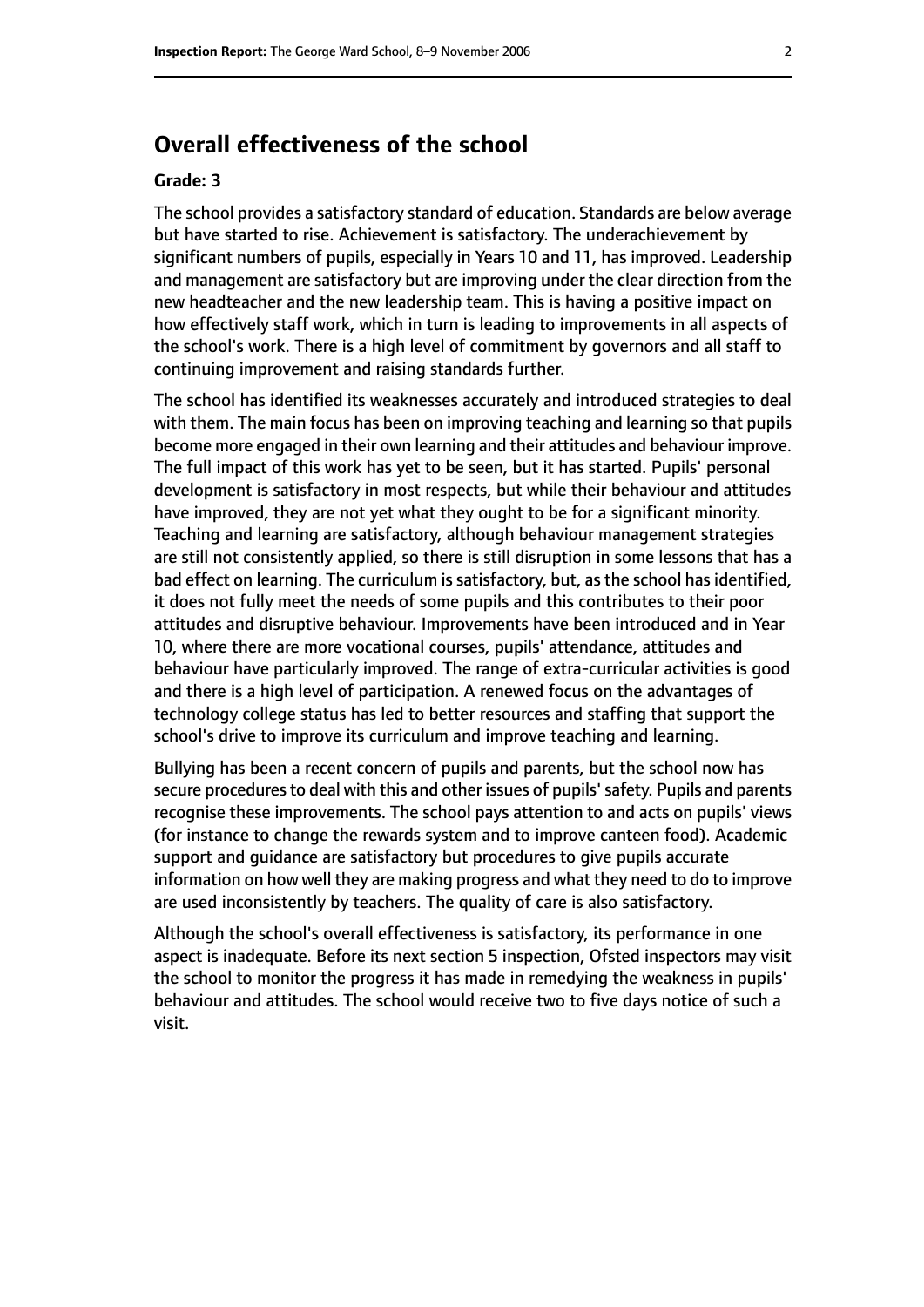#### **Effectiveness and efficiency of the sixth form**

#### **Grade: 3**

Standards are average by the end of Year 13 and have progressively improved in recent years. Students make satisfactory progress, as their GCSE results are average for students starting Advanced level GCE courses.

Students enjoy their time in school and appreciate the help and support they receive from teachers. There are clear systems for tracking students' progress but there are some inconsistencies between subjects in how the information is used to quide students so that they improve their performance, and to ensure that future teaching can be planned effectively.

Teaching is satisfactory overall. Where it is good, work is challenging and students plan their own studies, and this results in good or better progress being made. Where it is satisfactory, teachers control learning too much so that students do not think enough and plan their own study. Teachers and students are regularly consulted about developments and teachers are supported to improve their professional skills. Attendance is satisfactory but improved monitoring and the widening curricular provision are raising attendance levels.

Leadership and management are satisfactory and improving. Recent planning indicates more vocational courses for students and improved procedures to monitor students' progress and provide sharper guidance on how to raise standards, but these measures have not yet gone far enough.

#### **What the school should do to improve further**

- Ensure that procedures to deal with unacceptable attitudes and behaviour are consistently applied so that there is no disruption to pupils' learning.
- Provide a wider range of vocational courses to meet the needs of pupils and sixth form students.
- Improve the consistency with which academic advice and support are provided for pupils and students so that they know what their targets are and what they need to do to achieve them.

#### **Achievement and standards**

#### **Grade: 3**

#### **Grade for sixth form: 3**

In Years 7 to 9, standards are below average but have improved recently and achievement is now satisfactory. Improvement in standards has been best in mathematics and science and slower in English, where there had been no head of department until recently. Here, standards are starting to improve.

In Years 10 and 11, standards are below average and pupils' achievement is broadly satisfactory. Standards are rising, evident from significantly better GCSE results in 2006 than in 2005, but there are still pockets of underachievement. The school has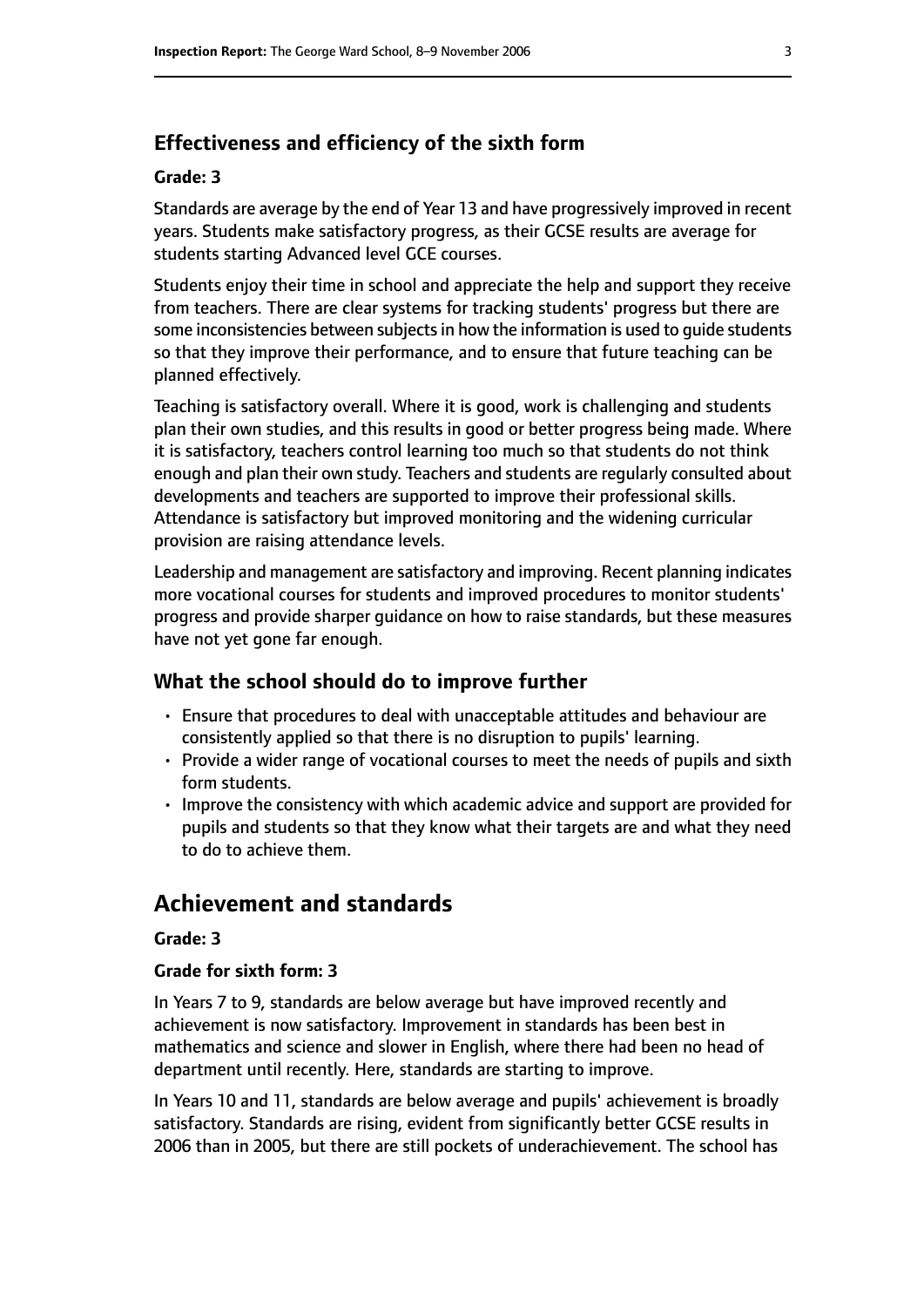started to deal with this through focusing on making teaching more interesting and challenging and helping teachers to deal with behaviour problems consistently. While there has been improvement, the full impact has yet to be seen. Pupils with learning difficulties and the small number from minority ethnic groups make satisfactory progress.

Standards are broadly average in the sixth form and improving. Students make satisfactory progress. Past underperformance, largely as a result of staffing difficulties, has been dealt with.

Provision of laptop computers, funded through the specialist technology college status, has had a positive impact in helping pupils develop information and communication technology (ICT) skills.

### **Personal development and well-being**

**Grade: 3**

#### **Grade for sixth form: 3**

Personal development, including spiritual, social, moral and cultural development, is satisfactory. Attendance is a little below the national average but is improving. Parents indicate that pupils' attitudes to learning are increasingly positive. Pupils feel safe and free from bullying, and this is a recent improvement. However, behaviour is unsatisfactory overall; while the behaviour and attitudes of most pupils are good, the behaviour of a significant minority is poor and leads to some disruption of learning of other pupils, a concern expressed by pupils and parents. Behaviour is improving and the number of exclusions and detentions has declined significantly over the last year. The social development of vulnerable pupils is good and those with learning difficulties or disabilities are well supported.

Pupils develop healthy lifestyles through regular physical education, games and extra-curricular sports. However, the poor range of food in the canteen does not encourage pupils to make healthy diet choices. The school provides an effective forum for pupils' views and community concerns and they proudly report, 'We have a say in running the school'. Pupils make satisfactory progress in acquiring workplace skills.

# **Quality of provision**

#### **Teaching and learning**

#### **Grade: 3**

#### **Grade for sixth form: 3**

Teaching and learning are satisfactory throughout the school, although lessons range from good to a small minority that are inadequate. As a result, pupils make satisfactory progress. Teaching is improving because the school has a good system to support teachers. In the most effective lessons, teachers use their good subject knowledge to plan challenging work although questions do not consistently probe pupils' thinking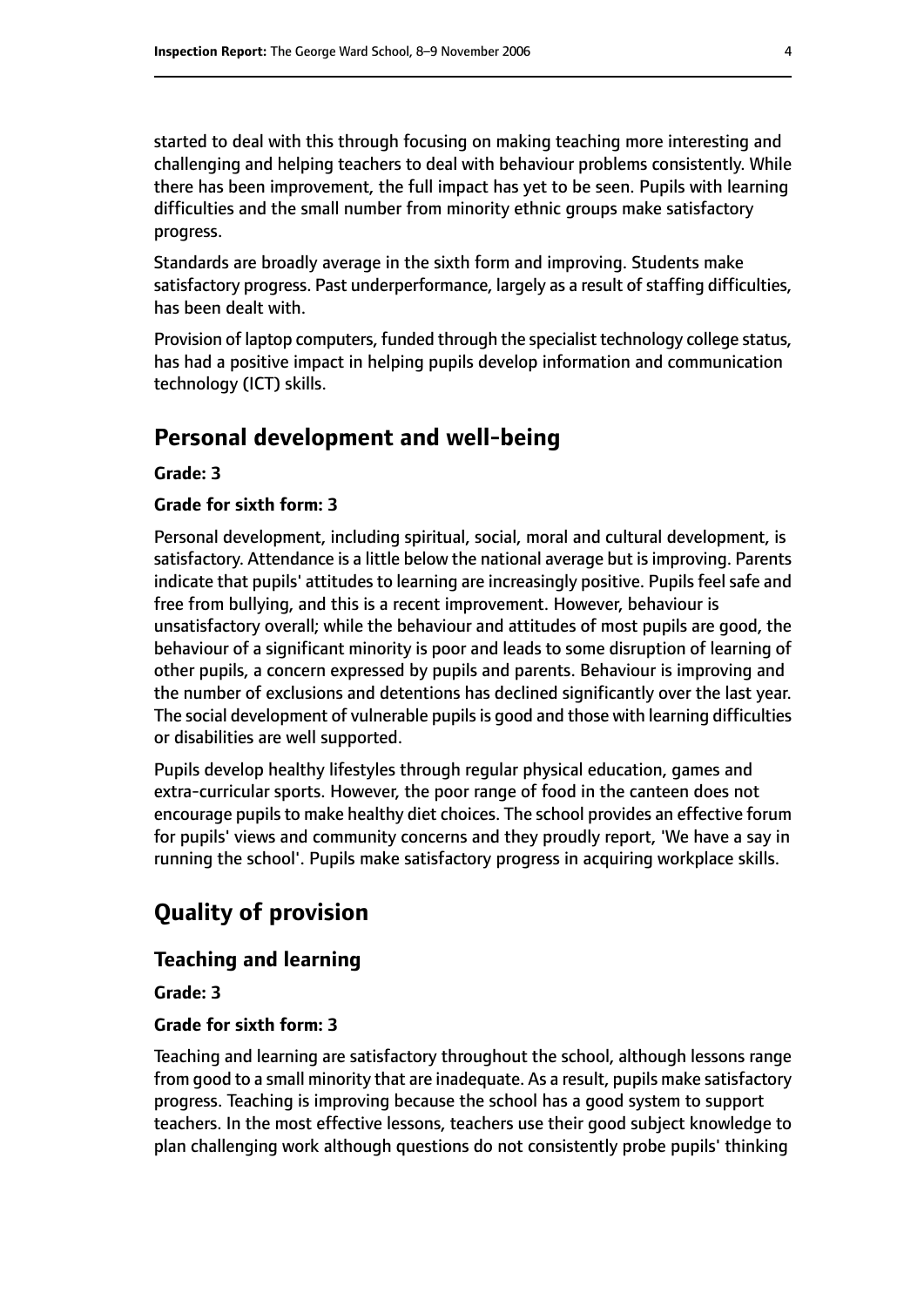or extend their understanding. Learning is best when pupils are clear about what they need to do to improve, although teachers' comments in pupils' books do not consistently give clear enough advice on how to do this.

Pupils enjoy lessons that offer a variety of tasks that keep them interested and engaged in their learning. Where this is not the case, pupils' behaviour deteriorates and teachers do not always resolve the situation because strategies to manage unacceptable behaviour are not consistently applied. Methods of checking on pupils' progress are well used in some subjects, such as in mathematics and design and technology, but this is not yet consistent across the school. The needs of pupils with learning difficulties or disabilities are well identified and good support enables them to achieve satisfactorily, and sometimes well.

#### **Curriculum and other activities**

#### **Grade: 3**

#### **Grade for sixth form: 3**

The curriculum is satisfactory and plans to improve it are good, particularly for Years 10 and 11. The improved curriculum in Year 10 has led to improved attendance and behaviour because courses are now more relevant to pupils' needs. The school recognises weaknesses in the curriculum and plans are well advanced to improve pupils' experience, particularly for lower attaining pupils, through vocational courses that will run through Years 10 and 11 by 2007. Specialist technology college status has led to improved provision for computers, widened links with other schools and increased activities that enrich the curriculum.

Arrangements for pupils' personal and social education and citizenship are satisfactory and lead to them having a better understanding of local and global issues. However, inconsistencies in the way in which citizenship topics are included in other subjects reduce the quality of provision.

There is a good range of extra-curricular activities including sports, music, drama, revision clubs, international visits and interest clubs. For example, one club is in the process of producing a cartoon book. Pupils are involved in a local group that sings at Bath Abbey. These activities are well supported.

The sixth form curriculum is satisfactory and enables most students to achieve satisfactorily at GCE Advanced level. Here too, there are not enough vocational opportunities, but the school has recognised this and is planning improvements to offer opportunities for a wider range of students.

#### **Care, guidance and support**

#### **Grade: 3**

#### **Grade for sixth form: 3**

Care for pupils is satisfactory and pupils feel their concerns are dealt with effectively. The school is a safe and secure environment throughout the day and during the wide range of evening school activities. The accommodation is maintained well, risk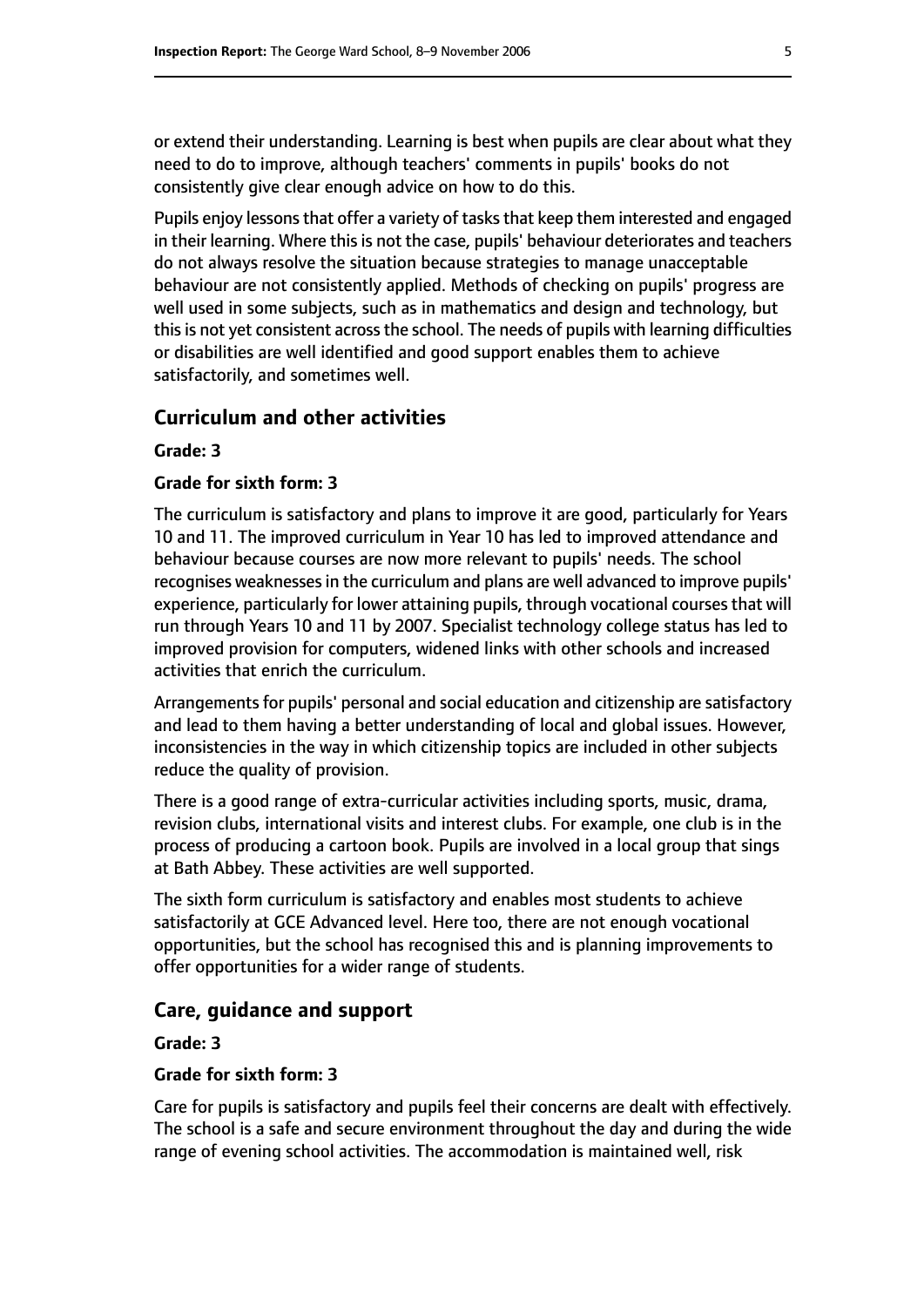assessments are thorough and child protection arrangements are robust. The pastoral system is effectively organised and good home contacts support vulnerable pupils. The school is well supported by external agencies such as the school nurse and police.

Academic support and guidance are satisfactory, although there are some inconsistencies in the confusing variety of guidance given to pupils on what levels they have reached and what they need to do to improve. Nevertheless, there is some good practice. For example, in design and technology pupils are challenged to produce evidence or reasons for the levels they think they have reached. Tutors have increased responsibility for the academic guidance of pupils and the school is developing a comprehensive system for monitoring pupils' progress.

#### **Leadership and management**

#### **Grade: 3**

#### **Grade for sixth form: 3**

The new headteacher has good vision for the school's development and has identified the major areas where improvement is needed, taking the views of staff, governors, parents and pupils into account.

He is soundly supported by senior leaders and the governing body, who share his vision for firmly making the learning of each individual the focus for all that the school does. He has reorganised the responsibilities of the leadership team and introduced accountability at all levels so that staff now have a common sense of purpose. Management skills are improving and there is a strong focus on raising standards in all aspects of the school's provision. This has already resulted in an improvement in pupils' 2006 national examination and test performance.

Through the school's accurate self-evaluation, senior leaders have a good idea of the school's strengths and weaknesses. This has led to some improvements in pupils' behaviour around the school, but has yet to impinge fully on the development of more positive attitudes to learning and behaviour in all lessons. Teaching and learning are regularly monitored and good practice is shared to bring about overall improvement.

These improvements in the short time that the headteacher has been in post, together with the strategies in the school development plan, indicate that there is a satisfactory capacity for further improvement.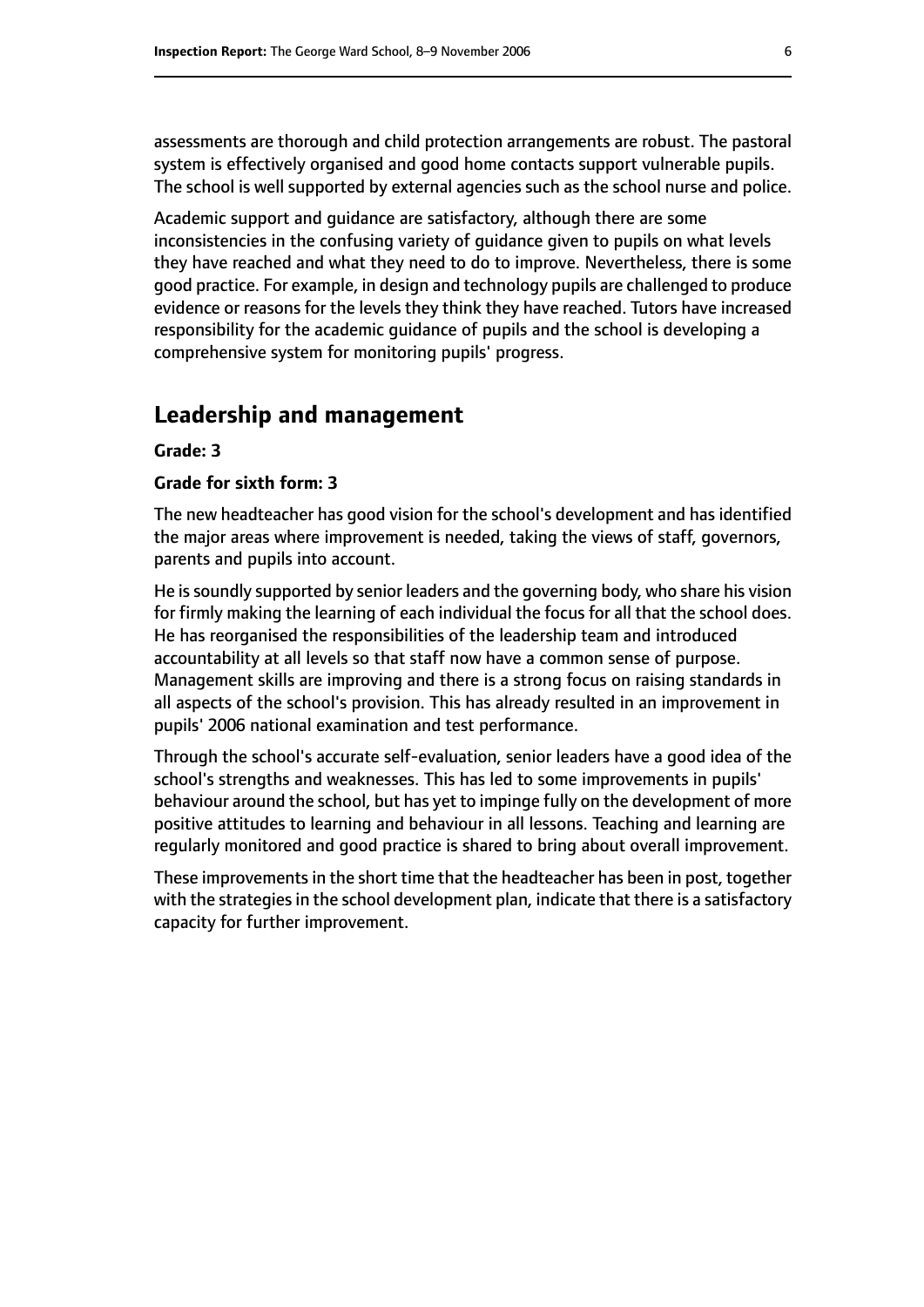**Any complaints about the inspection or the report should be made following the procedures set out inthe guidance 'Complaints about school inspection', whichis available from Ofsted's website: www.ofsted.gov.uk.**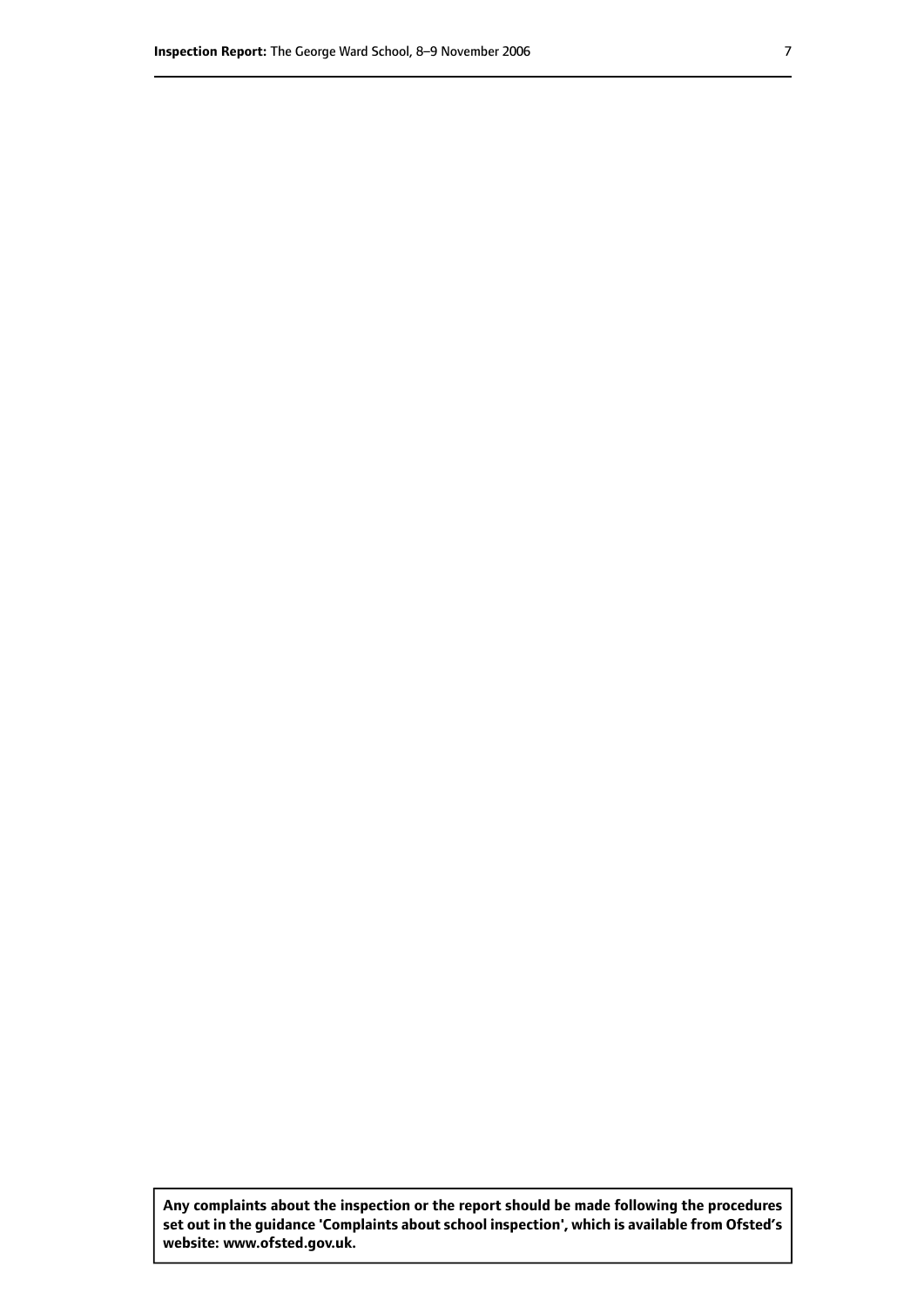# **Inspection judgements**

| Key to judgements: grade 1 is outstanding, grade 2 good, grade 3 satisfactory, $\parallel$ | <b>School</b>  | $16-19$ |
|--------------------------------------------------------------------------------------------|----------------|---------|
| and grade 4 inadeguate                                                                     | <b>Overall</b> |         |

#### **Overall effectiveness**

| How effective, efficient and inclusive is the provision of<br>education, integrated care and any extended services in meeting<br>the needs of learners? |     |     |
|---------------------------------------------------------------------------------------------------------------------------------------------------------|-----|-----|
| How well does the school work in partnership with others to<br>promote learners' well-being?                                                            |     |     |
| The effectiveness of the school's self-evaluation                                                                                                       |     |     |
| The capacity to make any necessary improvements                                                                                                         |     |     |
| Effective steps have been taken to promote improvement since<br>the last inspection                                                                     | Yes | Yes |

#### **Achievement and standards**

| How well do learners achieve?                                                                               |  |
|-------------------------------------------------------------------------------------------------------------|--|
| The standards <sup>1</sup> reached by learners                                                              |  |
| How well learners make progress, taking account of any significant<br>variations between groups of learners |  |
| How well learners with learning difficulties and disabilities make<br>progress                              |  |

#### **Personal development and well-being**

| How good is the overall personal development and<br>well-being of the learners?                                  |  |
|------------------------------------------------------------------------------------------------------------------|--|
| The extent of learners' spiritual, moral, social and cultural<br>development                                     |  |
| The behaviour of learners                                                                                        |  |
| The attendance of learners                                                                                       |  |
| How well learners enjoy their education                                                                          |  |
| The extent to which learners adopt safe practices                                                                |  |
| The extent to which learners adopt healthy lifestyles                                                            |  |
| The extent to which learners make a positive contribution to<br>the community                                    |  |
| How well learners develop workplace and other skills that will<br>contribute to their future economic well-being |  |

#### **The quality of provision**

| How effective are teaching and learning in meeting the<br>full range of the learners' needs?          |  |
|-------------------------------------------------------------------------------------------------------|--|
| How well do the curriculum and other activities meet the<br>range of needs and interests of learners? |  |
| How well are learners cared for, guided and supported?                                                |  |

 $^1$  Grade 1 - Exceptionally and consistently high; Grade 2 - Generally above average with none significantly below average; Grade 3 - Broadly average to below average; Grade 4 - Exceptionally low.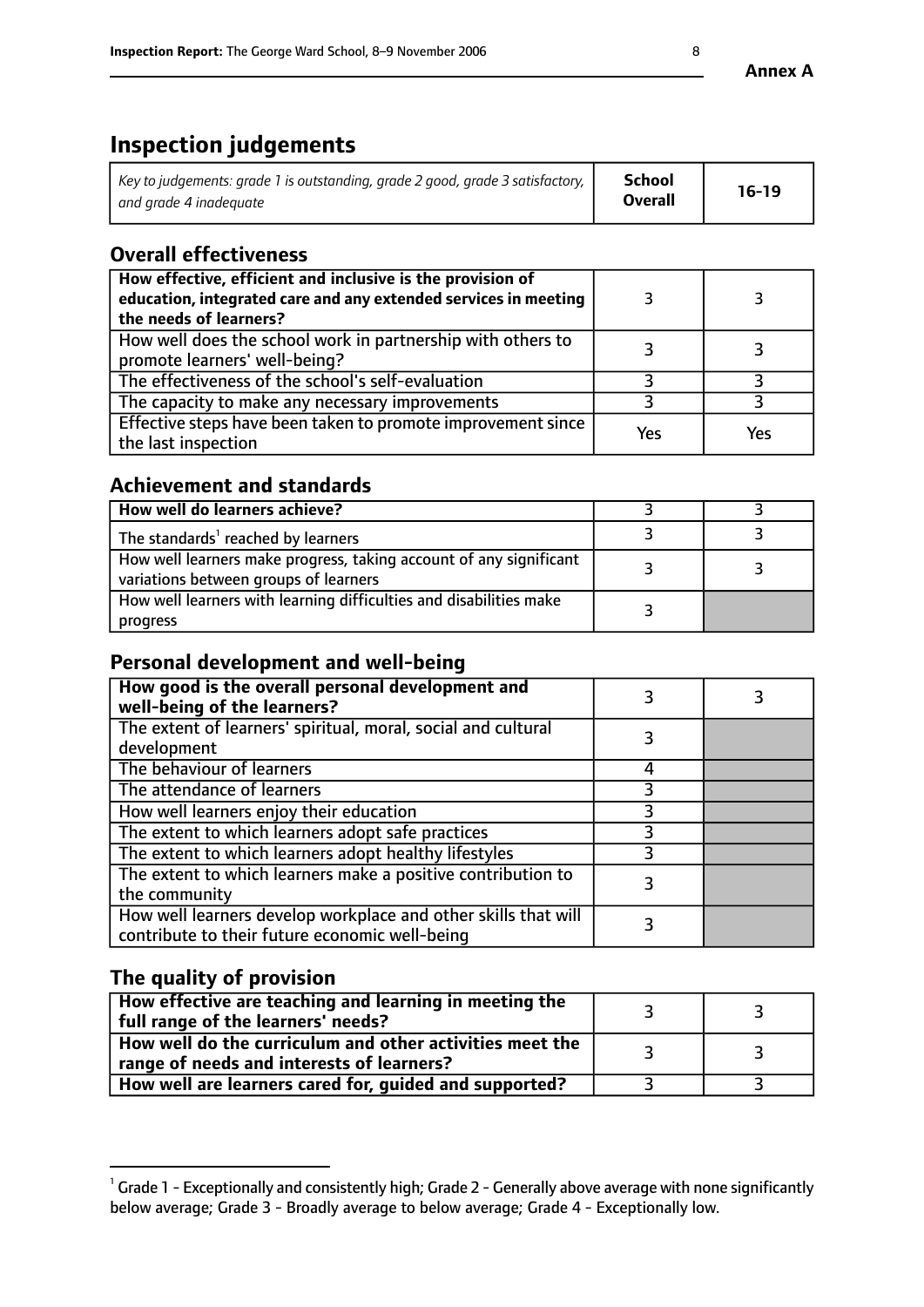# **Leadership and management**

| How effective are leadership and management in raising<br>achievement and supporting all learners?                                                 | 3   |            |
|----------------------------------------------------------------------------------------------------------------------------------------------------|-----|------------|
| How effectively leaders and managers at all levels set clear<br>direction leading to improvement and promote high quality of<br>care and education | 3   |            |
| How effectively performance is monitored, evaluated and<br>improved to meet challenging targets                                                    | 3   |            |
| How well equality of opportunity is promoted and discrimination<br>tackled so that all learners achieve as well as they can                        | 3   |            |
| How effectively and efficiently resources, including staff, are<br>deployed to achieve value for money                                             |     |            |
| The extent to which governors and other supervisory boards<br>discharge their responsibilities                                                     | 3   |            |
| Do procedures for safeguarding learners meet current<br>qovernment requirements?                                                                   | Yes | <b>Yes</b> |
| Does this school require special measures?                                                                                                         | No  |            |
| Does this school require a notice to improve?                                                                                                      | No  |            |

**Annex A**